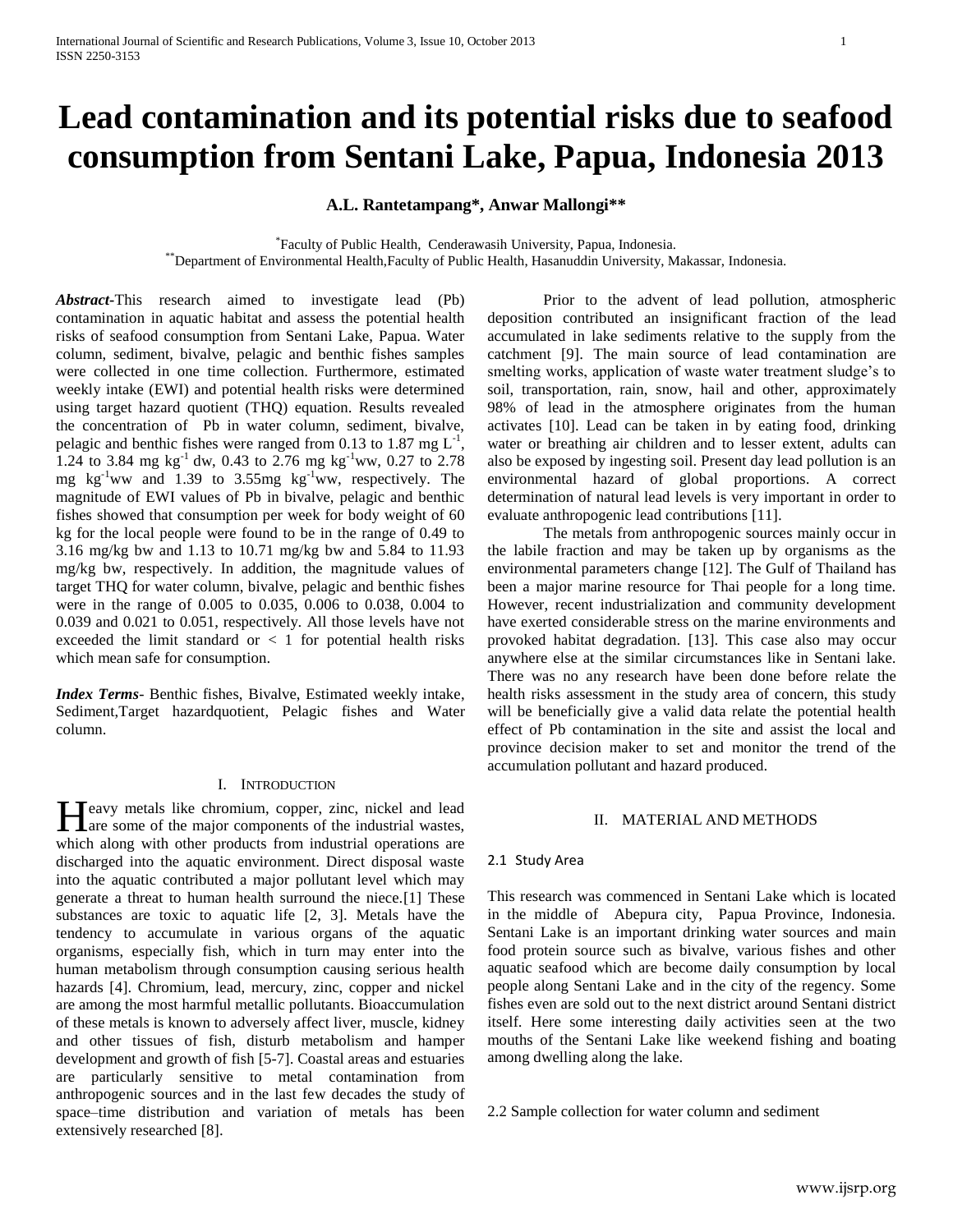For Lead analysis, we collected four kinds of samples from the study aquatic tract such as; water column, sediment for the depth of 10 cm, bivalve and fishes. Water samples were collected at twelve varied stations at a depth of 30 cm below the water surface in high density glass bottles. Then, sediment at the top 10cm of the bottom samples were collected at the same stations where water sample collected using the Eickman bottom sampler device [7]. Those samples were kept in polypropylene containers (20g) for Pb analysis and in glass bottles (at least 150 g) for texture analysis. Then, The quotient analysis method served as screen level estimation of risk. The Aquatic Ecological Risk Assessment model was used to analyze exposure and ecological effects and to estimate community level risk and target hazard quotient was used to estimate the health risks [14].

# 2.3 Sample Collection for bivalve and fish

Bivalves were collected at the aquatic track stations where water and sediment samples collected. Approximately 15-20 bivalves with the size in the range of 4-6 cm in length for *Anadara trapecia* were collected. The tissues were immediately cut off and placed into polyethylene sample bags and kept in an ice box with the temperature of 4ºC before being transported to laboratory and put into a freezer (-20oC). Soft tissue of bivalve were removed and cut in section of small pieces at the end the homogenized representing samples were frozen prior being analyzed. Biota (pelagic and benthic) fishes were collected with hook-and-line to complement dock sampling efforts. At the same stations of each of these two species of fish chosen were collected (a total of 24 fish). They were placed in labeled polypropylene Falcon tubes, stored in ice and immediately transported to the laboratory. To assess the risk of population exposure, the whole fishes were used but by taking into account the conditions of consumption. Since these two species are widely distributed and consumed. At each site, three random subsamples of water column, sediment and aquatic biota were collected to ensure sample representativeness on the site. All samples were kept cool on the study field. During their transportation to the laboratory, precautions (cold storage on ice, complete filling containers, use of plastic materials for storage, avoidance of undue agitation) were taken to minimize any kind of disturbances[15, 16].

## 2.4 Laboratory quality control

All collected samples were analyzed at certified Chemical Laboratory in South Sulawesi Province, Indonesia. Standard reference material (SRM 1643e) for water was used to have an accuracy in procedures of analyses. Here calibrations were done using three replicate samples for water from the U.S. Department of Commerce, National Institute of Standard and Technology (NIST), with three samples of blank. In addition, DROM-2 (fish muscles) was obtained from National Research Council Canada. All analyses of parameters were done by three replicates. Their certified and measured values are shown in Table 2, below:**Table 1.** Laboratory analytical results of certified reference materials for water and fish.

| Parameter | Water (SRM 1643e)                              |                                               | Fish (DORM-2)                          |                                       |  |  |
|-----------|------------------------------------------------|-----------------------------------------------|----------------------------------------|---------------------------------------|--|--|
| Lead (Pb) | Certified<br>values<br>$\mu$ g L <sup>-1</sup> | Measured<br>Values<br>$\mu$ g L <sup>-1</sup> | Certified<br>values<br>$mg \, kg^{-1}$ | Measured<br>Values<br>$mg \, kg^{-1}$ |  |  |
|           | $19.63 + 0.21$                                 | $20.12 \pm 0.38$                              | $0.065 \pm 0.007$                      | $0.072 \pm 0.010$                     |  |  |

Both of measured values for the SRM recovery percentage were > 90

#### 2.5 Provisional tolerable weekly intake (PTWI)

Health concerns of water and biota consumers in study area need to be assessed in relation to relevant guidelines. The provisional tolerable weekly intake (PTWI) guideline was recommended by the Joint FAO/WHO Expert Committee on Food Additives (JECFA) showed appropriate safe exposure levels, which were used to estimate the amount of contaminants ingested over a lifetime without appreciable risks [13]. In case of Pb, the provisional tolerable weekly intake (PTWI) guidelines recommended for Pb in a level of  $4 \mu g/kg$  bw (FAO, 1996) is used in this analyses, the weekly intake of Pb depends on the Pb concentration in food and the daily food consumption. In addition, the human body weight can influence the tolerance of pollutants. Estimated weekly intake was calculated by using the formulation below:

$$
EWI = (CPb \times ConsR) / BW \tag{1}
$$

Where; EWI is estimated weekly intakes ; CPb is Pb concentration in water, bivalve and fish; ConsR is the weekly consumption of water, bivalve and fish from Sentani lake, Indonesia (water 14 L per week, then Bivalve 68.6 g/week and fish about 252 g/week, and BW is the human body weight (base on 60 kg adult).

# 2.6 Target hazard quotient (THQ)

The methodology for estimation of target hazard quotient (THQ) although does not provide a quantitative estimate on the probability of an exposed population experiencing a reverse health effect, but it offers an indication of the risk level due to pollutant exposure. This method was available in US EPA Region III Risk based concentration table (US EPA, 2000) and it is described by the following equation:

$$
THQ = \frac{EF \times ED \times FIR \times C}{RFD \times BW \times TA}
$$
 (2)

Where EF is exposure frequency (365 days/year); ED is the exposure duration (70 years), equivalent to the average lifetime; FIR is the food ingestion rate (fish: 36 g/person/day; bivalve: 9.80 g/person/day (FAO, 2005); C is the metal concentration in seafood ( $\mu$ g  $g^{-1}$ ); RFD is the oral reference dose (Pb = 0.004  $\mu$ g  $g^{-1}/day)$  (US EPA, 1997, 2000); WAB is the average body weight (60 kg), and TA is the averaging exposure time for noncarcinogens (365 days/ year x ED).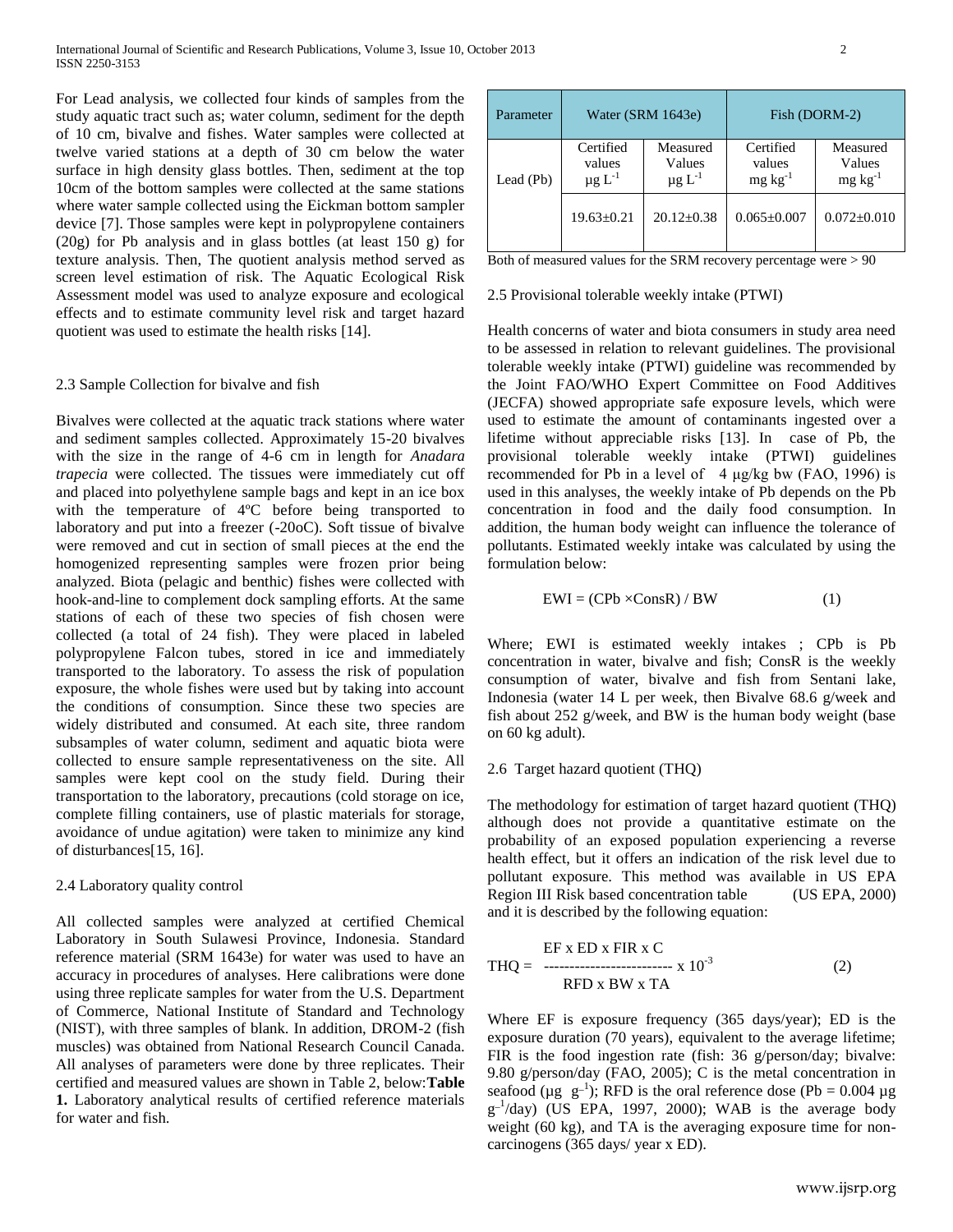#### III. RESULTS AND DISCUSSION

# 3.1. Lead Concentration in Water

Various level of lead concentration in the twelve stations is mostly affected by the purpose of the area use with its pollutant point sources. The maximum mean Pb level concentration in bivalve, pelagic and benthic fishes were attained values at (2.76, 2.78 and  $3.55$ ) mg kg<sup>-1</sup> ww, respectively. This may be attributed to the huge amounts of sewage, vehicles and home industrial wastewater discharged into the Lake [17]. The high levels of Pb in water can be attributed to vehicles, industrial, urban and agricultural discharge [1, 18]. In an urban waste water study conducted in the United Kingdom by Rule et al. Pb was observed in the waste water generated from industrial, commercial, private sectors as well as from municipal waste with the highest average concentration detected in the waste water of new  $\langle$ <5 years old) private housing  $(0.375 \mu g/L)$ . The monthly concentrations of lead in water samples remained below the WHO standard of 50 μg L-<sup>1</sup> and the total mean concentration of Pb 0.04  $\mu$ g L<sup>-1</sup> was considerably lower during the study. Study in Keenjhar revealed the monthly variation of lead in water samples from Keenjhar Lake during 2003 shown a maximum level of lead concentration was about  $0.235 \mu g L^{-1}$ . In addition, the monthly variation during 2004, with a maximum lead concentration of 0.225  $\mu$ g L<sup>-1</sup>[19].

## 3.2. Lead Concentration in Bivalve and Fishes

The present results show that Pb concentrations in bivalve, pelagic and benthic fishes organs are closely associated with Pb content of water in Sentani Lake. This obviously may be generated to the abundance of Pb into water by the similar pattern. A remarkable relationship between Pb concentrations in aquatic organisms and water as well as sediment were observed by Ibrahim and El-Naggar in Damietta Branch of the River Nile [20]. The sequences of the magnitude of Pb concentration in aquatic habitat from Sentani Lake were Benthic fishes > Shrimp > Pelagic fishes*,* with the maximum values were(14.74 > 12.57 > 11.01) mg/kg ww), respectively. Phillips also reported a higher amount of lead and cadmium in mollusks higher than those in water. None of the species analyzed

in this study were found to contain level of lead concentration above the proposed permitted concentration.

However, it is different with the study in Newark bay, concentrations of lead measured in all reaches of the estuary were found to exceed sediment quality criteria (250 mg/kg) and predicted toxic effects values (110 mg/kg). The highest lead concentrations in the estuary were located adjacent to petroleum refineries, paint and pigment formulating plants, and other industrial areas. These results indicate that lead contamination of superficial sediments in Newark Bay may pose a significant threat to aquatic biota [6].

**Table 2.** Lead concentration and accumulation in water column, sediment, bivalve and fishes from Sentani Lake, Papua Indonesia 2013

|                 |                                  | Lead (Pb)       |                               |                                               |                               |                                                           |
|-----------------|----------------------------------|-----------------|-------------------------------|-----------------------------------------------|-------------------------------|-----------------------------------------------------------|
| <b>Stations</b> | Location                         | Water<br>column | Sediment<br>$(15 \text{ cm})$ | Biota (mg $kg^{-1}ww$ )                       |                               |                                                           |
|                 |                                  | $(mg L^{-1})$   | depth)<br>$ng \ kg^{-1}dw$    | <b>Bivalve</b><br>Anadara<br><i>rapecia</i> ) | Pelagic<br>fish<br>(pilchard) | <b>N</b> Benthic<br>Fish<br>Plectropo<br>mus<br>eopardus) |
|                 |                                  | $n=3$           | $n=6$                         | $n=3$                                         | $n=3$                         | $n=3$                                                     |
| St 1            | Upstream, about 10 km from S     | 0.30            | 2.42                          | 1.39                                          | 2.16                          | 3.40                                                      |
| St <sub>2</sub> | Upstream, 8 km from S7           | 0.27            | 2.65                          | 1.50                                          | 2.21                          | 3.55                                                      |
| St <sub>3</sub> | Upstream, 6 km from S7           | 0.24            | 2.34                          | 1.31                                          | 1.67                          | 3.13                                                      |
| St4             | Close to river mouth in the west | 1.14            | 2.74                          | 1.67                                          | 1.74                          | 2.56                                                      |
| St <sub>5</sub> | At river mouth in the West       | 1.36            | 3.15                          | 1.21                                          | 1.95                          | 2.55                                                      |
| St 6            | At the community Housing         | 1.87            | 3.54                          | 2.52                                          | 2.57                          | 2.74                                                      |
| St 7            | At the river mouth in the North  | 1.76            | 3.84                          | 2.76                                          | 2.45                          | 2.39                                                      |
| St 8            | Close to river mouth in North    | 1.43            | 3.54                          | 2.55                                          | 2.52                          | 2.84                                                      |
| St <sub>9</sub> | Downstream, 6 km from S6         | 1.32            | 3.55                          | 2.52                                          | 2.55                          | 2.41                                                      |
| St 10           | Downstream, 8 km from S6         | 0.94            | 2.82                          | 2.20                                          | 2.78                          | 1.84                                                      |
| St 11           | Downstream, 10 km from S6        | 0.67            | 2.74                          | 1.67                                          | 1.66                          | 1.63                                                      |
| St 12           | Downstream, 15 km from S6        | 0.13            | 1.24                          | 0.43                                          | 0.27                          | 1.39                                                      |

Some relevant studies presented data on cadmium and lead content in the studied fish species provide no proof of the general pollution of the Adriatic. Obtained data were tested in relation to fish length. Metal concentrations in liver decreased with the increase in fish size, whereas no significant correlation was found between trace metal levels in the muscle tissue and the length of both species [6]. Hence study in Nigeria indicated contamination of these fish foods by lead with mean values varying from  $8.0 \pm 0.8$  to  $12.5 \pm 1.6$  mg/kg. The food processing technique accounted for up to seven times increase in fish lead levels, Abeokuta, Nigeria [21].

Then, Forty-seven samples collected from the villages of São Bento, Muribeca and Pati Island were analyzed for their trace metal levels using Electrothermal atomic absorption spectrometry (ETAAS). Cadmium and Lead contents detected in the samples were found to range from 0.01 to 1.04 mg kg−1 and from 0.10 to 5.40 mg kg−1, respectively [7]. In our study, most of the Pb pollutant released from vehicles, urban waste which is containing some small industrial waste mixed with the home industry and open market waste. This situation is similar with the research on Oise river that revealed the finding signature is called "urban" rather than "industrial", because it is clearly distinct from the Pb that is found in areas contaminated by urban waste and heavy industry. [22]

Presented data on lead content in the studied fish species provide no proof of the general pollution of the Sentani Lake. Obtained data were tested in relation to fish length. Metal concentrations in liver decreased with the increase in fish size, whereas no significant correlation was found between trace metal levels in the muscle tissue and the length of both species [4, 23]. Other results indicate contamination of these fish foods by lead with mean values varying from  $8.0 \pm 0.8$  to  $12.5 \pm 1.6$  mg/kg. The food processing technique accounted for up to seven times increase in fish lead levels, Abeokuta, Nigeria. [24].

Elevated risk for the American robin and short-tailed shrew was due to their small foraging ranges and habit of eating earthworms, which bioaccumulations Pb. Elevated risk for the eastern cottontail was due to vegetation accumulating Pb to levels that were considerably higher than conventional bioaccumulation models would indicate [25]. Concentrations of lead measured in all reaches of the estuary were found to exceed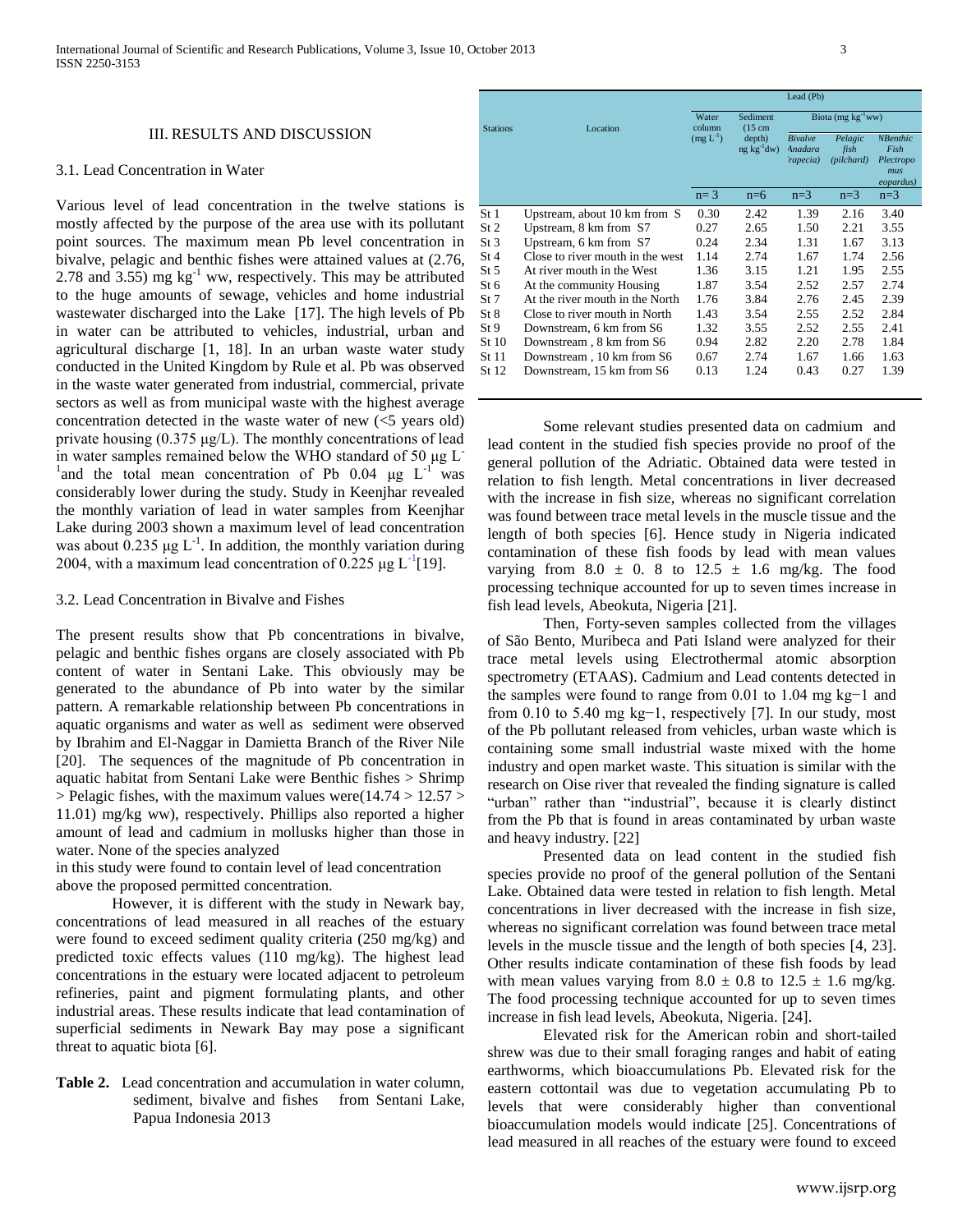sediment quality criteria (250 mg/kg) and predicted toxic effects values (110 mg/kg). The highest lead concentrations in the estuary were located adjacent to petroleum refineries, paint and pigment formulating plants, and other industrial areas. These results indicate that lead contamination of superficial sediments in Newark Bay may pose a significant threat to aquatic biota[26]. Lead concentrations in the vertical direction varied between 8.4 ng/k at a depth of 0.2 m and 3.3 ng/l at 5 m. The vertical studies were inconclusive and appeared to be influenced by resuspension of bottom sediments [27].

Forty-seven samples collected from the villages of São Bento, Muribeca and Pati Island were analyzed for their trace metal levels using electrothermal atomic absorption spectrometry (ETAAS). Cadmium and lead contents detected in the samples were found to range from 0.01 to 1.04 mg kg−1 and from 0.10 to 5.40 mg kg−1, respectively. [28]. Study in Bohai, North China, Data of the next year verifies the uncertainty analysis result that with a confidence of more than 75% the risk quotients for Hg and Pb exceed the critical value. The sources, background concentration and biota assessment of heavy metals of Bohai Sea were discussed too.[29] Risks assessment study from Yangtze River, China, Health risk analysis of individual heavy metals in fish tissue indicated safe levels for the general population and for fisherman but, in combination, there was a possible risk in terms of total target hazard quotients.[30].

3.3. Estimated weekly intake (EWI) and targethazard quotient(THQ) from consuming seafood.

The provisional tolerable weekly intake (PTWI) guideline was recommended by the Joint FAO/WHO Expert Committee on Food Additives (JECFA) showed appropriate safe exposure levels, which were used to estimate the amount of contaminants ingested over a lifetime without appreciable risks [31].

**Table 3.** Estimated weekly intake (EWI) for water column, bivalve and fishes consumption from Sentani Lake, Papua Indonesia 2013.

|                 |                                 |                 | <b>EWI</b>                 |                 |                                          |  |  |
|-----------------|---------------------------------|-----------------|----------------------------|-----------------|------------------------------------------|--|--|
| Stati<br>ons    | Location                        | Water<br>column | <b>Bivalve</b><br>(Anadara | Pelagic<br>fish | <b>Benthic Fish</b><br>$(Plectropomus -$ |  |  |
|                 |                                 |                 | Trapecia)                  | (pilchard)      | Leopardus)                               |  |  |
| St <sub>1</sub> | Upstream, about 10 km from \$   | 0.07            | 1.59                       | 9.07            | 14.28                                    |  |  |
| St <sub>2</sub> | Upstream, 8 km from S7          | 0.06            | 1.72                       | 9.28            | 14.91                                    |  |  |
| St 3            | Upstream, 6 km from S7          | 0.06            | 1.50                       | 7.01            | 13.15                                    |  |  |
| St4             | Close to river mouth in west    | 0.27            | 1.91                       | 7.31            | 10.75                                    |  |  |
| St 5            | At river mouth in the West      | 0.32            | 1.38                       | 8.19            | 10.71                                    |  |  |
| St 6            | At the community Housing        | 0.44            | 2.88                       | 10.79           | 11.51                                    |  |  |
| St 7            | At the river mouth in North     | 0.41            | 3.16                       | 10.29           | 10.04                                    |  |  |
| St 8            | close to river mouth in North   | 0.33            | 2.92                       | 10.58           | 11.93                                    |  |  |
| St 9            | Downstream, 6 km from S6        | 0.31            | 2.88                       | 10.71           | 10.12                                    |  |  |
| St 10           | Downstream, 8 km from S6        | 0.22            | 2.52                       | 11.68           | 7.73                                     |  |  |
| St 11           | Downstream ,10 km from S6       | 0.16            | 1.91                       | 6.97            | 6.85                                     |  |  |
|                 | St 12 Downstream, 15 km from S6 | 0.03            | 0.49                       | 1.13            | 5.84                                     |  |  |

In the case of Pb, The provisional tolerable weekly intake (PTWI) guidelines recommended for Pb in a level of 4 μg/kg bw (FAO, 1996) is used in this analyses, the weekly intake of Pb depends on the Pb concentration in food and the daily food consumption.

Table 3 shows the estimated weekly intakes (EWIs) for Pb caused by the consume of seafood. An important aspect in assessing risk to human health from potentially harmful chemicals in food is the knowledge of the dietary intake of such substances, that must remain within determined safety margins. For Pb, the World Health Organization has established as "safe" intake level a Provisional Tolerable Weekly Intake (PTWI) of 25  $g$  kg<sup>-1</sup> bw, World Health Organization, 2003. In our case, Pb weekly intakes through the consumption of fish (Pb: 0.04–4.96 g  $kg^{-1}$  bw), bivalve (Pb: 0.05–0.19 g kg<sup>-1</sup> bw) that were lesser than tolerable weekly intake limits.

A similar scenario is encountered with the target hazard quotients (THQs). As shown in Table 4 there were no THQ values for all Pb over 1 through the consumption of either bivalve or fishes, indicating health risk was absent. Analogously, the THQs of Pb (0.002–0.18) from consumption of fish being less than 1, suggested that health risk was insignificant. The methodology for estimation of target hazard quotient (THQ) although does not provide a quantitative estimate on the probability of an exposed population experiencing a reverse health effect, but it offers an indication of the risk level due to pollutant exposure. This method was available in US EPA Region III Risk based concentration table [10].

**Table 4.** Hazard quotient (HQ) and **t**arget hazard question (THQ) for water column, sediment, bivalve and fishes from Sentani Lake, Papua Indonesia 2013.

|                 |                                  | <b>THO</b> |                                              |                               |                                                   |  |  |
|-----------------|----------------------------------|------------|----------------------------------------------|-------------------------------|---------------------------------------------------|--|--|
| Stati<br>ons    | Location                         | Water      | <b>Bivalve</b><br>Anadara<br><b>Trapecia</b> | Pelagic<br>fish(pilc)<br>hard | <b>Benthic</b><br>(Plectropo<br>mus<br>Leopardus) |  |  |
| St <sub>1</sub> | Upstream, about 10 km from S     | 0.006      | 0.021                                        | 0.032                         | 0.051                                             |  |  |
| St 2            | Upstream, 8 km from S7           | 0.005      | 0.023                                        | 0.033                         | 0.053                                             |  |  |
| St <sub>3</sub> | Upstream, 6 km from S7           | 0.006      | 0.020                                        | 0.025                         | 0.047                                             |  |  |
| St4             | Close to river mouth in the west | 0.023      | 0.025                                        | 0.026                         | 0.038                                             |  |  |
| St 5            | At river mouth in the West       | 0.035      | 0.018                                        | 0.029                         | 0.038                                             |  |  |
| St 6            | At the community Housing         | 0.033      | 0.038                                        | 0.039                         | 0.041                                             |  |  |
| St 7            | At the river mouth in the North  | 0.020      | 0.041                                        | 0.037                         | 0.036                                             |  |  |
| St 8            | Close to river mouth in North    | 0.017      | 0.038                                        | 0.038                         | 0.043                                             |  |  |
| St 9            | Downstream, 6 km from S6         | 0.005      | 0.038                                        | 0.038                         | 0.036                                             |  |  |
| St 10           | Downstream, 8 km from S6         | 0.007      | 0.033                                        | 0.042                         | 0.028                                             |  |  |
| St 11           | Downstream, 10 km from S6        | 0.005      | 0.025                                        | 0.025                         | 0.024                                             |  |  |
| St 12           | Downstream, 15 km from S6        | 0.006      | 0.006                                        | 0.004                         | 0.021                                             |  |  |

Table 4 shows, the value of THQ for shrimp, pelagic fish and benthic lead consumption were ranged from 0.063 to 0.168, 0.054 to 0.165 and from 0.081 to 0.221, respectively. The highest THQ value observed in St.5 and St.6 where open market and community dwelling are located. In general, consumption of shrimp and fish is an important source of exposure to lead for humans, Svensson et al. (1995). Lipton and Gillett (1991) reported that tuna were sufficiently high in metal to warrant health concern for high-risk groups with very high consumption rates. The consumption of these contaminated fish will exceed the risk-based concentration of zero recommended by the [10]. People consuming large amounts of contaminated seafood may have elevated concentration of heavy metals in their tissues compared to the general population who do not. Relevant finding of risks assessment study from Yangtze River, China, Health risk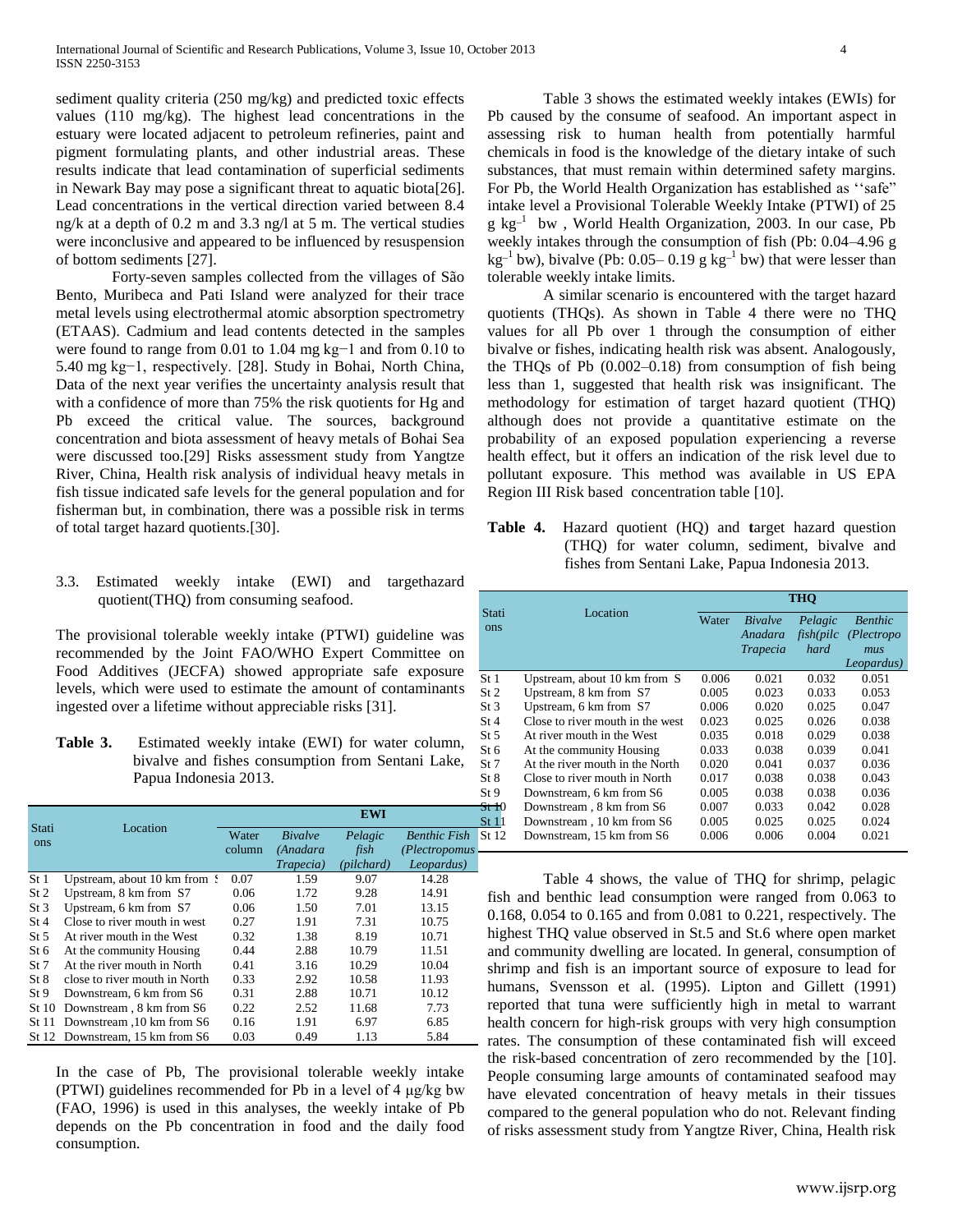analysis of individual heavy metals in fish tissue indicated safe levels for the general population and for fisherman but, in combination, there was a possible risk in terms of total target hazard quotients.[18]

# **IV. CONCLUSION**

Lead in varied parameters determined in water column, sediment, bivalve and fishes from Sentani Lake, Abepura, Papua Province Indonesia. The considerable variation in levels of lead among the different species, highlights the important role of ecological and physiological factors in concentrating Pb pollutants. From the human health point of view, Pb of THQ values  $(\langle 1 \rangle)$ . This estimated THQ values seem to indicate that consumption of these fish and bivalve does not implicate an appreciable human health risk. Nevertheless, it must be remembered either that the limit value set by WHO or estimated intake does not take into account exposure from other food sources. Consequently, intake might be significantly underestimated and might be of concern, above all in the cases where the exposure is closer to the tolerable weekly intake. As a final conclusion, we suggest that more specific recommendations regarding human consumption (kind of species and frequency and size of meals) are done according to the data concerning levels of environmental pollutants in the most consumed fish and seafood species.

# **ACKNOWLEDGEMENT**

Authors highly appreciate and would like to thank the Sentani Municipality who have given a a very kind cooperation during the research commencement. Hence , we thank to laboratory members of chemical laboratory, (Balai Besar) Laboratorium Kesehatan Makassar, Indonesia for their assistance during sample collection and analysis. Appreciation also goes to the Cenderawasih University, Papua for partly financial support within this research.

#### **REFERENCES**

- 1. Rantetampang, A.L. and A. Mallongi, *Risks Assessment Of Cadmium Through Aquatic Biota Consumption From Sentani Lake In Papua, Indonesia International Journal of Engineering Research & Technology (IJERT), 2013. 2(6): p. 2493-2500.* 2013.
- 2. Bindler, R., et al., , *A whole-basin study of sediment accumulation using stable lead isotopes and flyash particles in an acidified lake, Sweden. Limnol Oceanogr, 2001. 46: p. 178-188.* 2001.
- 3. García-Alix, A., et al. , *Anthropogenic impact and lead pollution throughout the Holocene in Southern Iberia. Science of The Total Environment, 2013. 449(0): p. 451-460.* 2013.
- 4. Yang, Y., et al., , *Comprehensive assessment of heavy metal contamination in sediment of the Pearl River Estuary*

*and adjacent shelf. Marine Pollution Bulletin, 2012. 64(9): p. 1947-1955.* 2012.

- 5. Rossmann, R. and J.A. Barres, *Contamination of green bay water with lead and cadmium by a 37-m long, 2-m draft research vessel. Science of The Total Environment, 1992. 125(0): p. 405-415.* 1992.
- 6. Bonnevie, N.L., D.G. Gunster, and R.J. Wenning, *Lead contamination in surficial sediments from Newark bay, New Jersey. Environment International, 1992. 18(5): p. 497-508.* 1992.
- 7. Santos, L.F.P., et al. , *Assessment of cadmium and lead in commercially important seafood from São Francisco do Conde, Bahia, Brazil. Food Control, 2013. 33(1): p. 193-199.* 2013.
- 8. Company, R., et al., *Source and impact of lead contamination on δ-aminolevulinic acid dehydratase activity in several marine bivalve species along the Gulf of Cadiz.* Aquatic Toxicology, 2011. **101**(1): p. 146-154.
- 9.Bindler, R., et al., *A whole-basin study of sediment accumulation using stable lead isotopes and flyash particles in an acidified lake, Sweden. Limnol Oceanogr 2001;46:178 –188.* 2001.
- 10.USEPA., *Risk-based concentration table: Philadelphia PA; Washington, DC, USA. 2000.* 2000.
- 11.García-Alix, A., et al., *Anthropogenic impact and lead pollution throughout the Holocene in Southern Iberia.* Science of The Total Environment, 2013. **449**(0): p. 451-460.
- 12.Yang, Y., et al., *Comprehensive assessment of heavy metal contamination in sediment of the Pearl River Estuary and adjacent shelf.* Marine Pollution Bulletin, 2012. **64**(9): p. 1947-1955.
- 13.Cheevaporn, V. and P. Menasveta, *Water pollution and habitat degradation in the Gulf of Thailand.* Marine Pollution Bulletin, 2003. **47**(1–6): p. 43-51.
- 14.Chen, C.S., *Ecological risk assessment for aquatic species exposed to contaminants in Keelung River, Taiwan.* Chemosphere, 2005. **61**(8): p. 1142-1158.
- 15.Wang, J., S. Chen, and T. Xia, *Environmental risk assessment of heavy metals in Bohai Sea, North China. Procedia Environmental Sciences, 2010. 2(0): p. 1632-1642.* 2010.
- 16.Bennett, J.R., et al., *Ecological risk assessment of lead contamination at rifle and pistol ranges using techniques to account for site characteristics. Science of The Total Environment, 2007. 374(1): p. 91- 101.* 2007.
- 17.Abdel-Moati, M.A. and A.A. El-Sammak, *Man-made impact on the geochemistry of the Nile Delta Lakes. A study of metals concentrations in sediments. Water, Air and Soil Pollution, 1997. 97: p. 413-429.* 1997.
- 18.Yi, Y., Z. Yang, and S. Zhang, *Ecological risk assessment of heavy metals in sediment and human health risk assessment of heavy metals in fishes in the middle and lower reaches of the Yangtze River basin. Environmental Pollution, 2011. 159(10): p. 2575- 2585.* 2011.
- 19. Korai, A.L., et al., *Lead Concentrations in Fresh Water, Muscle, Gill and Liver of Catla Catla (Hamilton) from*